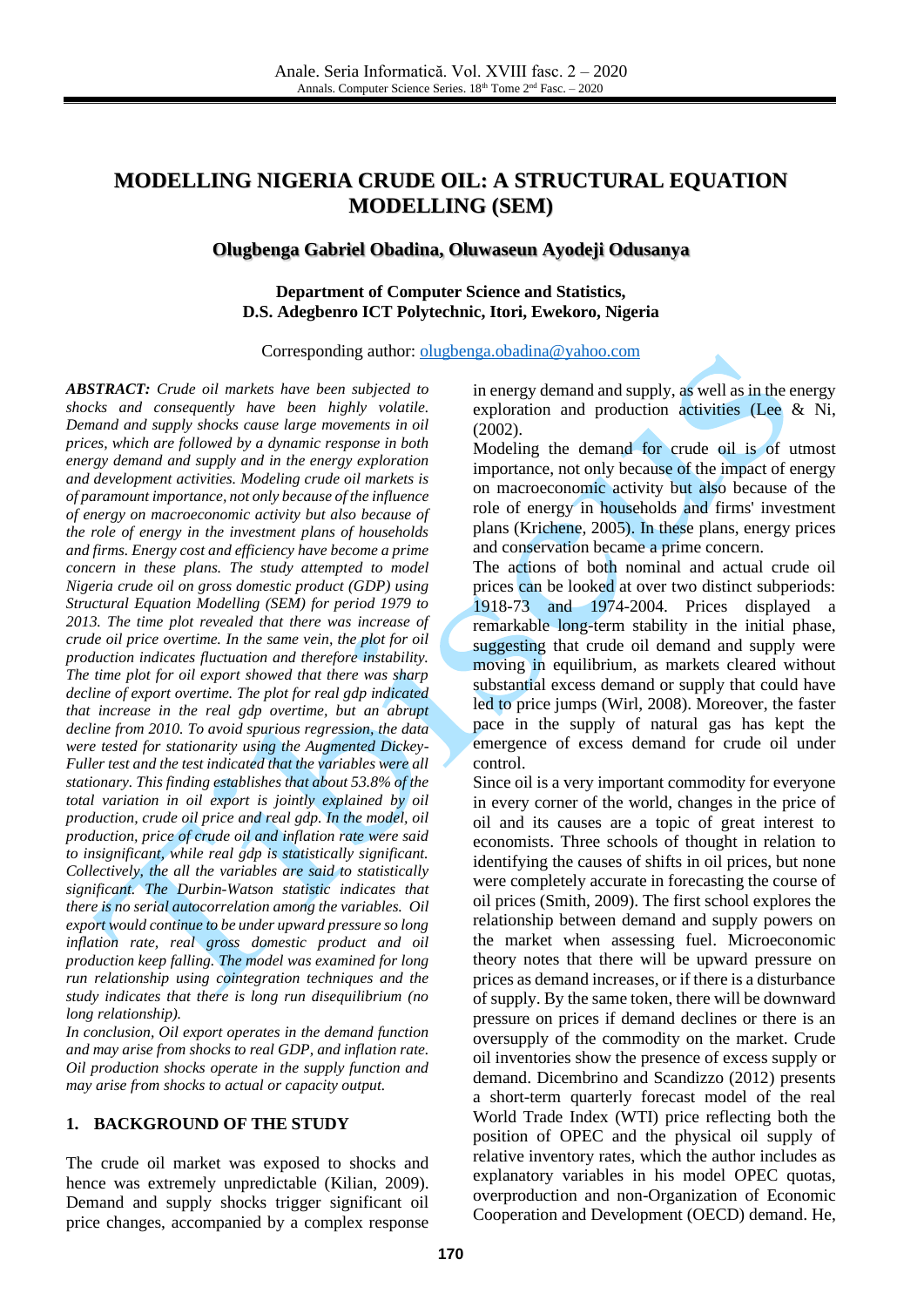Wang and Lai 2010) use relative rates of oil inventories to forecast oil prices.

The study aims at evaluating the impact of monetary policy on the crude oil market. To this end, the following objectives are sought: to present a Simultaneous Equations Model (SEM) of the crude oil markets in Nigeria; to attempt to create a relationship between oil prices, nominal effective exchange rates and interest rates in Nigeria and to identify demand shocks resulting from monetary policy

# **2. MATERIAL AND METHOD**

The methodology for this study is the *simultaneous equations models* (SEM). As the name makes clear, the heart of this class of models lies in a data generation process that depends on more than one equation interacting together to produce the observed data.

Unlike the single-equation model in which a dependent (*y*) variable is a function of independent (*x*) variables, other *y* variables are among the independent variables in each SEM equation. The *y* variables in the system are jointly (or simultaneously) determined by the equations in the system.

Compare the usual single equation GDP,

,

$$
y = \beta_0 + \beta_1 x_1 + \varepsilon
$$

to a simple, two-equation SEM:

 $y_1 = \alpha_0 + \alpha_1 y_2 + \alpha_2 x_1 + \varepsilon_1$ 

$$
y_2 = \gamma_0 + \gamma_1 y_1 + \varepsilon_2
$$

. Notice that the first equation in the system has a conventional *x* variable, but it also has a dependent variable (*y*2) on the right-hand side. Likewise, the second equation has a dependent variable  $(y_1)$  as a right-hand side variable. In a simultaneous equations system, variables that appear only on the right-hand side of the equals sign are called exogenous variables. They are truly independent variables because they remain fixed. Variables that appear on the right-hand side and also have their own equations are referred to as endogenous variables. Unlike exogenous variables, endogenous variables change value as the simultaneous system of equations grinds out equilibrium solutions. They are endogenous variables because their values are determined within the system of equations.

### **Model Specification**

A simultaneous demand and supply model for crude oil market is specified. Given the role of market information in determining supply behavior (Muth, 2005), the hypothesis of rational expectations is adopted.

Crude oil production:  $y_1 + \delta_{22}y_2^e + \delta_{23}y_3 +$  $\gamma_{22}z_2 + \gamma_{24}z_4 = u_2$ 

where the definitions below apply; output, prices, and real GDP are in logarithm form:

 $y_1$  = crude oil output, in millions of barrels per day;

 $y_2$ = crude oil nominal price, in U.S. dollars per barrel;  $y_2^e$  = expected nominal price for crude oil, in U.S dollars per barrel;

 $z_1$  = real GDP index

 $z_4$ = dummy variable for large swings in oil prices;  $z=$  a constant term.

Each residual  $u_1$  and  $u_2$  is assumed to be serially uncorrelated, independently and identically independently and identically distributed with a mean of zero and standard error  $\sigma_i$ ,  $i = 1, 2$ , and uncorrelated with the predetermined and exogenous variables. It may be further assumed that demand and supply disturbances are uncorrelated, implying  $E(u_1u_2) = 0$ . The expected variables  $y_2^e$  and  $y_4^e$  are predetermined, and rationally form:  $y_2^e = E_{t-1}(y_2 | I_{t-1})$  is the information set in period  $t-1$  on which expectations  $E_{t-1}(y_i|I_{t-1})$ were based. Demand for crude oil is a function of its price and an indicator for world economic activity, which here is approximated by the real GDP. The supply of crude oil is a function of its expected price at time  $t - 1$ , the output of natural gas, and a dummy variable for shocks to oil prices. The demand for natural gas is a function of its price and real GDP. The supply of natural gas is a function of its expected price at time  $-1$ , the output of crude oil, and a dummy variable for shocks to the natural gas price. Following McCallum (2002) the actual and expected prices are expressed as:  $y_2 = y_2^e + \eta_2, \eta_2$  is forecast errors that are uncorrelated with  $I_{t-1}$ .

The model is identified: no one equation can be obtained as a linear combination of two or more equations. Given the dynamics of adjustment in demand and supply, lagged variables have to be introduced. Tests on the length of the lag seem to indicate that the optimal lag would be three or four periods. The model is estimated by a two-stage leastsquares method to obtain short-run estimates. To strengthen confidence in these estimates, the model is reestimated in an error correction model (ECM). Long-run elasticities are estimated with the help of the ECM and with cointegration analysis; these two methods are appropriate for finding long-run relations in each identified equation of the model.

### **3. DATA ANALYSIS**

In view of different theories and literature reviewed in previous chapters of this study and different opinions and findings from various author, it can be seen that there is a need to establish the relationship between crude oil Production, crude oil export, and

Crude oil export:  $y_1 + \delta_{12}y_2 + \gamma_{11}z_1 + \gamma_{14}z_4 = u_1$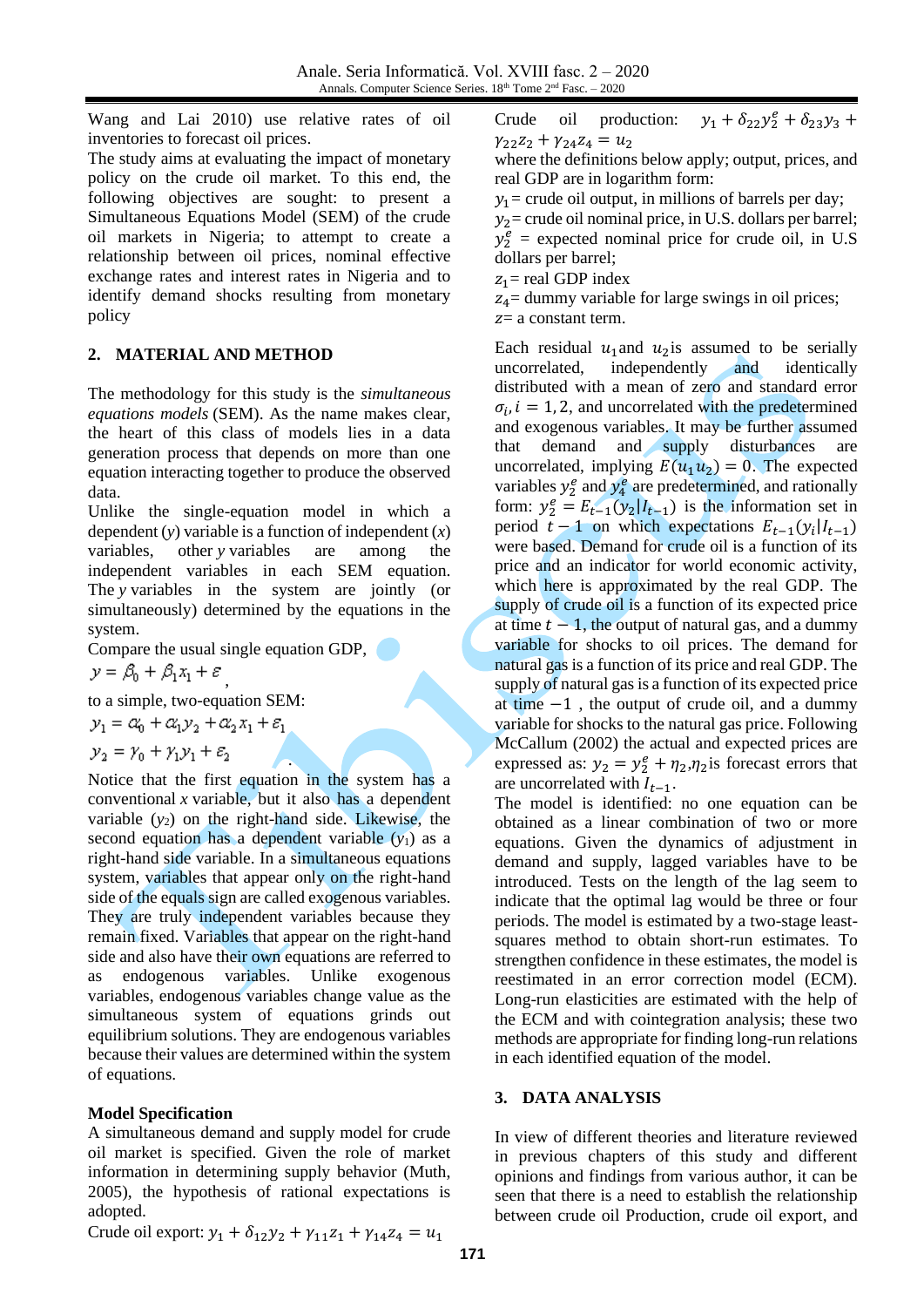crude oil price. The data were collected from OPEC annual report and CBN statistical bulletin of relevant variables from year 1979-2013 which will be put to test accordingly for different objectives stated in the introductory part of this research work. Hence, the result of various estimations and consequent analysis of such findings for the purpose of the study is presented.

### **3.1 Data Used**

The data used in this project was obtained from OPEC Annual Statistical Bulletin 1999-2014, Statistical Bulletin of the Central Bank of Nigeria (CBN), Annual Abstract of Nigeria Bureau of Statistics, 2012, the data is presented in tabular form below:

**Table 3.1: Macroeconomic and Crude Oil Statistics** 

| Year | <b>INF</b> | <b>RGDP</b>        | <b>PRICE</b> | OIL<br><b>PRO</b> | OIL<br>EXP | <b>EXCHANGE</b> |
|------|------------|--------------------|--------------|-------------------|------------|-----------------|
|      | 1979 12.11 | 29948              | 17.25        | 2302              | 2210.1     | 0.5957          |
|      |            | 1980 23.18 31546.8 | 28.64        | 2058              | 1960.2     | 0.5464          |
| 1981 | 24.42      | 205222             | 22.51        | 1287              | 151.9      | 0.61            |
| 1982 | 7.16       | 199685             | 32.38        | 1235.5            | 162.1      | 0.6729          |
| 1983 | 23.22      | 185598             | 39.04        | 1388              | 151.2      | 0.7241          |
| 1984 | 40.71      | 183563             | 38.2         | 1498.9            | 160.2      | 0.7649          |
| 1985 | 4.67       | 201036             | 27.01        | 1466.6            | 135.2      | 0.8938          |
| 1986 | 5.39       | 205971             | 13.53        | 1323              | 136        | 2.0206          |
| 1987 | 10.18      | 204807             | 17.73        | 1340              | 135.2      | 4.0179          |
|      | 1988 56.04 | 219876             | 14.24        | 1716.3            | 154.8      | 4.5367          |
|      | 1989 50.47 | 236730             | 17.31        | 1726.7            | 214.2      | 7.3916          |
| 1990 | 7.5        | 267550             | 32.26        | 1893.1            | 257.2      | 8.0378          |
| 1991 | 12.7       | 265379             | 18.62        | 1957              | 242.8      | 9.9095          |
|      | 1992 44.81 | 271366             | 18.44        | 1893.1            | 218.9      | 17.2984         |
| 1993 | 7.17       | 274833             | 16.33        | 1957              | 220.3      | 22.0511         |
|      | 1994 57.03 | 275451             | 15.53        | 1905.2            | 108.4      | 21.8861         |
| 1995 | 72.81      | 281407             | 16.86        | 1820.9            | 161.3      | 21.8861         |
| 1996 | 29.29      | 293745             | 20.29        | 1842.6            | 193        | 21.8861         |
| 1997 | 10.67      | 302023             | 18.68        | 1876.7            | 192.5      | 21.8861         |
| 1998 | 7.86       | 310890             | 12.28        | 1939              | 113.6      | 21.8861         |
| 1999 | 6.62       | 312184             | 17.47        | 1781.5            | 131.1      | 92.6934         |
| 2000 | 6.94       | 329179             | 27.6         | 2053.6            | 88.6       | 102.1052        |
| 2001 | 18.87      | 356994             | 23.12        | 2017.6            | 227.8      | 111.9433        |
| 2002 | 12.89      | 433204             | 24.36        | 1801.7            | 307        | 120.9702        |
| 2003 | 14.03      | 477533             | 28.1         | 2166.3            | 307.4      | 129.3565        |
| 2004 | 15.01      | 527576             | 36.05        | 2327.5            | 341        | 133.5004        |
| 2005 | 17.85      | 561931             | 50.64        | 2365.9            | 388        | 132.147         |
| 2006 | 8.24       | 595822             | 61.08        | 2233.9            | 369.4      | 128.6516        |
| 2007 | 5.38       | 634251             | 69.08        | 2059.3            | 378.7      | 125.8331        |
| 2008 | 11.6       | 672203             | 94.45        | 2017.4            | 372.2      | 118.5669        |
| 2009 | 12.5       | 718977             | 61.09        | 1842              | 233        | 148.9017        |
| 2010 | 13.7       | 775526             | 77.45        | 2048              | 271        | 150.298         |
| 2011 | 10.8       | 37409.9            | 107.46       | 1974              | 311        | 156.7           |
| 2012 | 12.2       | 40544.1            | 109.45       | 1954              | 344        | 155.92          |
| 2013 | 8.5        | 42396.8 105.87     |              | 1753.7            | 385        | 155.738         |

#### **3.2 Trend of Data**

This section captures the first objective of the study, which is used to analyze the trend of crude oil production, crude oil export, crude oil price, and real gross domestics products (RGDP) from 1979-2013.



Fig.1 Domestics products (RGDP) from 1979-2013 with SAS9.3 software

The chart above shows the trend of crude oil production from 1979 to 2013. The chart revealed that there was a steady increase in the production of crude oil until 2010, while there has been continuous decline in the production of crude oil since 2011 till date.



According to the chart above, it was clearly shown that apart from the significant drop of crude oil exported in 1981, there has been a steady increase in the volume of crude oil been exported yearly.

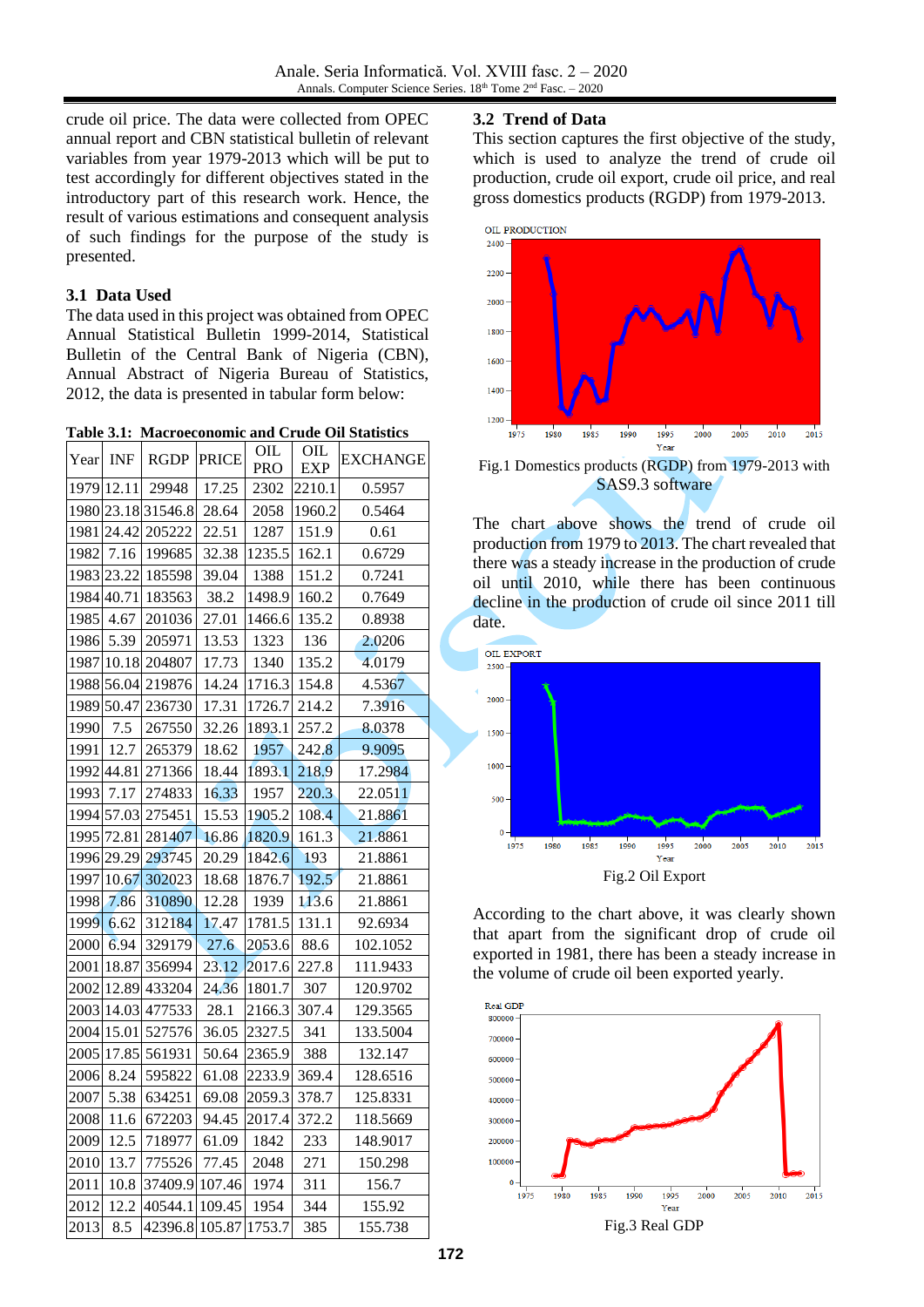Figure 3 above present the trend of rgdp, it clearly shows that there have been a steady growth in the rgdp annually until 2011 when there was a sharp decline in the rgdp of the nation, this equally show an equal sign of significant decline that occurred in the crude oil production.



Figure 4 above, showed that the price of crude oil was increasing virtually every year, though on a contrary, decreased in the year 2013.

#### **3.3 Stationarity Test**

Since unit root problem is a common feature of most time series data. Time series properties of all variables used in estimation were examined in order to obtain reliable result. Thus, this exercise was carried out through Augmented Dickey Fuller (ADF) test as articulated by Engel. The ADF was used to determine the order of integration, that is, the number of times a variable has to be differentiated before it becomes stationary. For this paper, we applied unit root test to check the stationarity of the variables. The null hypothesis in the ADF test was that there is the presence of unit root. Table 3.1 and 3.2 below report the results of ADF.

|  | Table 3.2: Augmented-Dickey Fuller (ADF) Test |  |  |  |
|--|-----------------------------------------------|--|--|--|
|  |                                               |  |  |  |

| Variables/<br><b>Coefficients Values</b> | <b>ADF</b> | <b>Mackinnon</b><br><b>Critical</b> | Order of<br><b>Integration</b> | <b>Conclusion</b> |
|------------------------------------------|------------|-------------------------------------|--------------------------------|-------------------|
|                                          |            | <b>Values</b>                       |                                |                   |
| Oil export                               | $-6.0384*$ | $-3.6394$                           | I(0)                           | Stationary        |
| Oil                                      | $-4.9478*$ | $-3.6463$                           | I(1)                           | Stationary        |
| production                               |            |                                     |                                |                   |
| Oil price                                | $-6.4793*$ | $-3.6463$                           | I(1)                           | Stationary        |
| Log(rgdp)                                | $-5.7135*$ | $-3.6463$                           | I(1)                           | Stationary        |
| Inflation                                | $-7.1883*$ | $-3.6394$                           | I(0)                           | Stationary        |
| Exchange                                 | $-5.4342*$ | $-3.6463$                           | 1(1)                           | Stationary        |
| rate                                     |            |                                     |                                |                   |

Source: Author's computation, 2015. *E-Views7*

Note: One, two and three asterisk denotes rejection of the null hypothesis at 1%, 5% and10% respectively

based on Mackinnon critical values. N.S. Means Not Significant at All Order Of Integration

The above results that is the ADF showed that Oil export and inflation are stationary at level while the other variables oil production, oil price, log(rgdp) exchange rate are stationary at first difference

### **3.4 The Co integration Analysis Results and Interpretation**

| <b>Hypothesized</b><br>no. of CE(s) | Eigen<br>value | Max-<br><b>Eigen</b><br>value | <b>Critical</b><br>value at 5<br>percent | <b>Trace</b><br><b>statistics</b> |
|-------------------------------------|----------------|-------------------------------|------------------------------------------|-----------------------------------|
| None <sup>*</sup>                   | 0.9907         | 154.2581                      | 40.0776                                  | 95.7537                           |
| At most $1 *$                       | 0.6153         | 31.5239                       | 33.8769                                  | 69.8189                           |
| At most 2                           | 0.4444         | 19.3846                       | 27.5843                                  | 47.8561                           |
| At most 3                           | 0.2802         | 10.8511                       | 21.1316                                  | 29.7971                           |
| At most 4                           | 0.1899         | 6.9488                        | 14.2646                                  | 15.4947                           |
| At most 5                           | 0.0383         | 1.2894                        | 3.8414                                   | 3.8415                            |

**Table 3.3: Johannsen Co-integration**

From table 3.3 above, we can conclude that there is co-integrating vectors, the trace statistic is greater than the critical value and also both trace test statistic and the max-eigen value test indicates 2 cointegrating equation at 5% level of significance

Based on the evidence above, we can safely reject the null  $(H<sub>0</sub>)$  which says there is no co-integration and conveniently accept the alternative hypothesis of the presence of co-integrating vectors. Thus, we can conclude that a long run relationship exists among the variables. This result means that in Nigeria's case, the hypothesis of no co-integration among the variables should be rejected.

### **3.5 The Simultaneous Equation Modelling of Macroeconomic and Crude Oil**

This section provides the result of objective two which is used to determine the Multi-linear equation of crude oil production, crude oil export, crude oil price, Inflation, exchange rate, and RGDP.

#### **3.5.1 Data Analysis for Two-Stage Least Square Estimation (1979-2013)**

Oil Export= $β_0 + β_1$  oil Production +  $β_2$  Oil Price +  $β_3$  $log(RGDP) + \beta_4Inflation + \varepsilon_t$ ...... (eqn 1)

Oil Production=  $\alpha_1$  Oil Export +  $\alpha_2$  Exchange Rate........... (eqn 2)

Model 1: TSLS, using observations 1979-2013 (T = 35)

Dependent variable: OIL\_EXP

Instrumented: OIL\_PRO

Instruments: const EXCHANGE PRICE l\_RGDP INF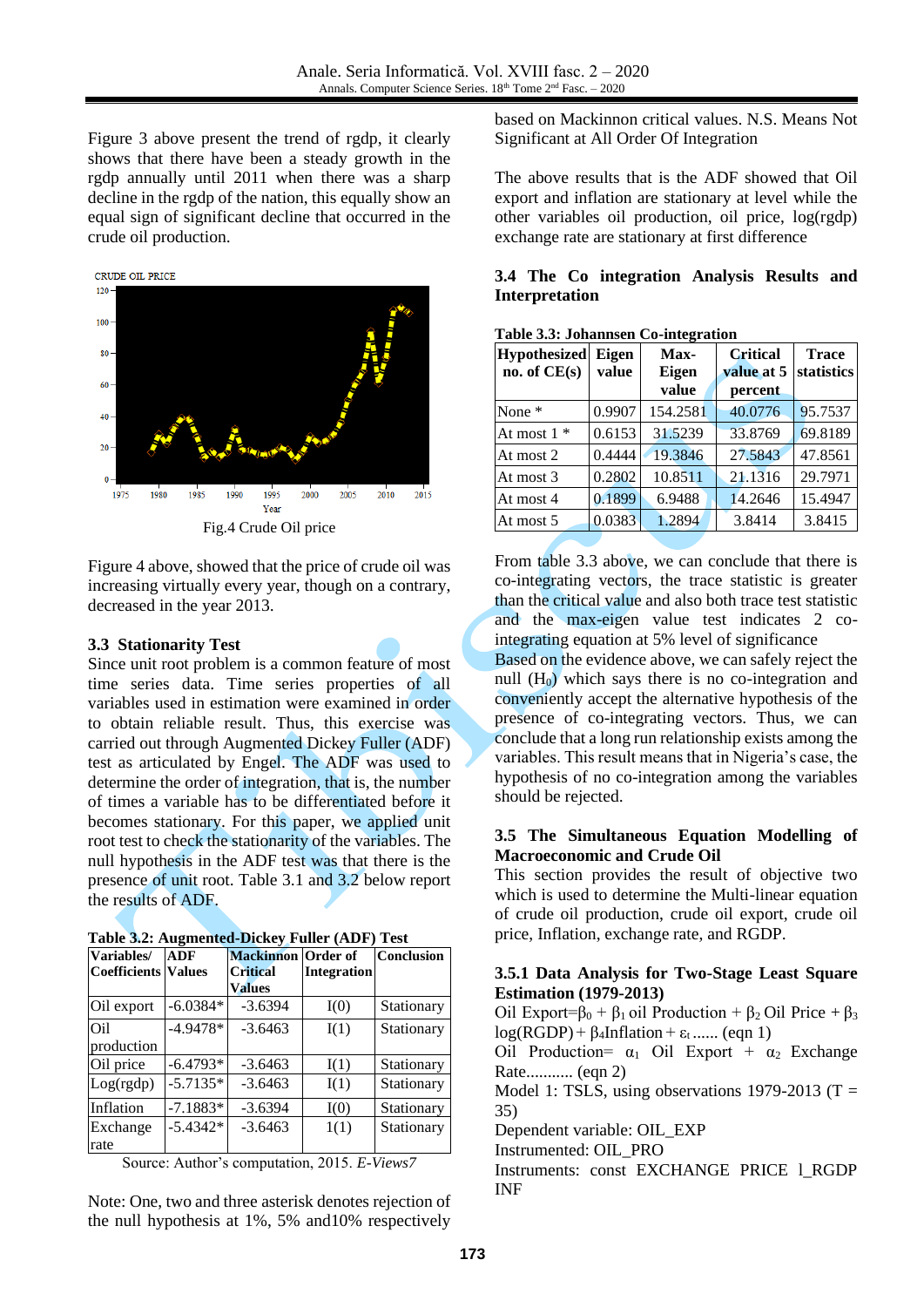| Variable  DF Parameter Standard t |   |          |                 |              |          |                  |                             | Pr >  t    | <b>Variable</b> |  |
|-----------------------------------|---|----------|-----------------|--------------|----------|------------------|-----------------------------|------------|-----------------|--|
|                                   |   |          | <b>Estimate</b> | <b>Error</b> |          |                  | Value                       |            | Label           |  |
| Intercept <sup>1</sup>            |   | 3730.930 |                 | 904.6106     |          | 4.12             | 0.0003                      | Intercept  |                 |  |
| Oil Pro                           | 1 |          | 0.396640        |              | 0.348095 |                  | 1.14                        | 0.2635     | Crude Oil       |  |
|                                   |   |          |                 |              |          |                  |                             | Production |                 |  |
| Price                             | 1 |          | $-3.15912$      | 2.250758     |          |                  | $-1.40$                     | 0.1707     | Price Of        |  |
|                                   |   |          |                 |              |          |                  |                             |            | Crude Oil       |  |
| log_rgdp                          | 1 |          | -733.740        |              | 157.1385 |                  | $-4.67$                     | < .0001    | Log (RGDP)      |  |
| Inf                               | 1 |          | -3.39593        | 3.416362     |          |                  | $-0.99$                     | 0.3282     | Inflation       |  |
| Mean dependent                    |   |          | 335.2657        |              |          |                  | S.D. dependent var 447.3463 |            |                 |  |
| var                               |   |          |                 |              |          |                  |                             |            |                 |  |
| Sum squared<br>resid              |   |          | 3216551         |              |          |                  | S.E. of regression          | 327.4422   |                 |  |
| R-squared                         |   |          | 0.538011        |              |          |                  | Adjusted<br>squared         |            | R-0.476413      |  |
| F(4, 30)                          |   |          | 5.607774        |              |          | $P-value(F)$     |                             | 0.001711   |                 |  |
| Log-likelihood                    |   |          | -542.9766       |              |          | Akaike criterion |                             | 1095.953   |                 |  |
| Schwarz                           |   |          | 1103.730        |              |          | Hannan-Quinn     |                             | 1098.638   |                 |  |
| criterion                         |   |          |                 |              |          |                  |                             |            |                 |  |
| Rho                               |   |          | 0.575205        |              |          | Durbin-Watson    |                             | 0.574985   |                 |  |

# **Table 3.4 Parameter Estimates**

*Source: SAS9.3 software*

### **Interpretation of Result of The Table Above**

### **Co-efficient of determination**

### **R-squared**

Looking at the result of the R-square of the model above, it showed that the variables in the model really represent the model and the goodness of fit is high, having 53.8% and that the independent variables can account for 53.8% of the total variation in the dependent variable and the other percentage that cannot be accounted for are always the error term. This shows that the model really fit the equation though not on a high precision.

### **Adjusted R-squared**

The adjusted R-Squared which is always used to penalize those variables that are not really affecting the model, but in this model it shows that all the variables are important in the model for us to have the Adjusted R-Squared to be 47.64% which is clearly different from the R-Squared of the model. Thus, with the entire variable inculcated in the model the variables cannot be relied upon to explain total variations in the model.

### **F-statistic**

Furthermore, the model specified have F-statistic value of 5.608, this implies that the overall model is statistically significant at 1% and 5% levels of significance, this is because the F statistics calculated is greater than the F-statistics tabulated and it is significant at 1% and 5% respectively. Hence, all the explanatory variables in the model simultaneously explain the variations in the oil export. In order words, the independent variables can explain the

endogenous variable to some extents at 95% confidence interval

#### **Individual Tests of Significance (Student T-Test)**

Decision Rule: if  $T_{Cal} > T_{Tab}$  - reject  $H_0$  and accept  $H_1$ or when the P-value is less than 5%

 $T_{Cal} < T_{Tab}$  - accept  $H_0$  and reject  $H_1$  or when the Pvalue is greater than 5%

**Critical Values:**  $T_{0.01} = 2.457$ ,  $T_{0.05} = 1.697$  and  $T_{0.1}$  $= 1.310$ 

The T-statistics for log(rgdp) was greater than all the tabulated value i.e (4.6694) and therefore it can be concluded, that, it is significant at any significance level, while on the contrary, other independents variables are not significant at level of significance at 5%,10% and 1%.

Based on the outcome of the above research, the trend revealed clearly that, the reason the model were not significant at any level is as a result of the sudden shock in crude oil hike that happened in the year 2011 to 2013. Therefore, the research considered a time frame of 1979-2010 for appropriate and unit root free data for modelling the simultaneous equation.

# **3.5.2 Data Analysis for Two-Stage Least Square Estimation (1979-2010)**

Oil Export= $\beta_0 + \beta_1$  oil Production +  $\beta_2$  Oil Price +  $\beta_3$  $log(RGDP) + \beta_4Inflation + \varepsilon_t$ ...... (eqn 1)

Oil Production=  $\alpha_1$  Oil Export +  $\alpha_2$  Exchange Rate........... (eqn 2)

Model 2: TSLS, using observations  $1979-2010$  (T = 32)

Dependent variable: OIL\_EXP

Instrumented: OIL\_PRO

Instruments: const PRICE INF EXCHANGE l\_RGDP

| <b>Table 3.6 Parameter Estimates</b> |              |                 |            |                                   |          |              |                     |                      |           |  |
|--------------------------------------|--------------|-----------------|------------|-----------------------------------|----------|--------------|---------------------|----------------------|-----------|--|
|                                      |              |                 |            | Variable  DF Parameter Standard t |          |              |                     | $Pr >  t $ Variable  |           |  |
|                                      |              | <b>Estimate</b> |            | <b>Error</b>                      |          | <b>Value</b> |                     | Label                |           |  |
| Intercept 1                          |              |                 | 6638.052   | 610.4118                          |          | 10.87        | < 0.0001            | Intercept            |           |  |
| Oil Pro                              | $\mathbf{1}$ |                 | 1.023960   | 0.151016                          |          | 6.78         | < 0.001             | Crude Oil            |           |  |
|                                      |              |                 |            |                                   |          |              |                     | Production           |           |  |
| Price                                | 1            |                 | 7.604161   |                                   | 1.821231 |              | 4.18                | 0.0003<br>Price of   |           |  |
|                                      |              |                 |            |                                   |          |              |                     |                      | Crude Oil |  |
| log_rgdp                             | $\mathbf{1}$ |                 | $-1541.13$ |                                   |          | 110.9237     |                     | $-13.89 \times 0001$ | Log(RGDP) |  |
| Inf                                  | 1            |                 | -1.98077   |                                   | 1.715753 |              | $-1.15$             | 0.2584               | Inflation |  |
| Mean dependent                       |              |                 | 334.1969   |                                   |          | S.D.         | dependent           |                      | 468.3830  |  |
| var                                  |              |                 |            | var                               |          |              |                     |                      |           |  |
| Sum squared<br>resid                 |              |                 | 725340.5   |                                   |          |              | S.E. of regression  |                      | 163.9038  |  |
| R-squared                            |              |                 | 0.904738   |                                   |          |              | Adjusted<br>squared | $R -$                | 0.890626  |  |
| F(4, 27)                             |              |                 | 55.92042   |                                   |          | $P-value(F)$ |                     |                      | 1.12e-12  |  |
| Log-likelihood                       |              |                 | -461.8206  |                                   |          |              | Akaike criterion    |                      | 933.6411  |  |
| Schwarz<br>criterion                 |              |                 | 940.9698   |                                   |          | Hannan-Ouinn |                     | 936.0704             |           |  |
| Rho                                  |              |                 | 0.204464   |                                   |          |              | Durbin-Watson       |                      | 1.888918  |  |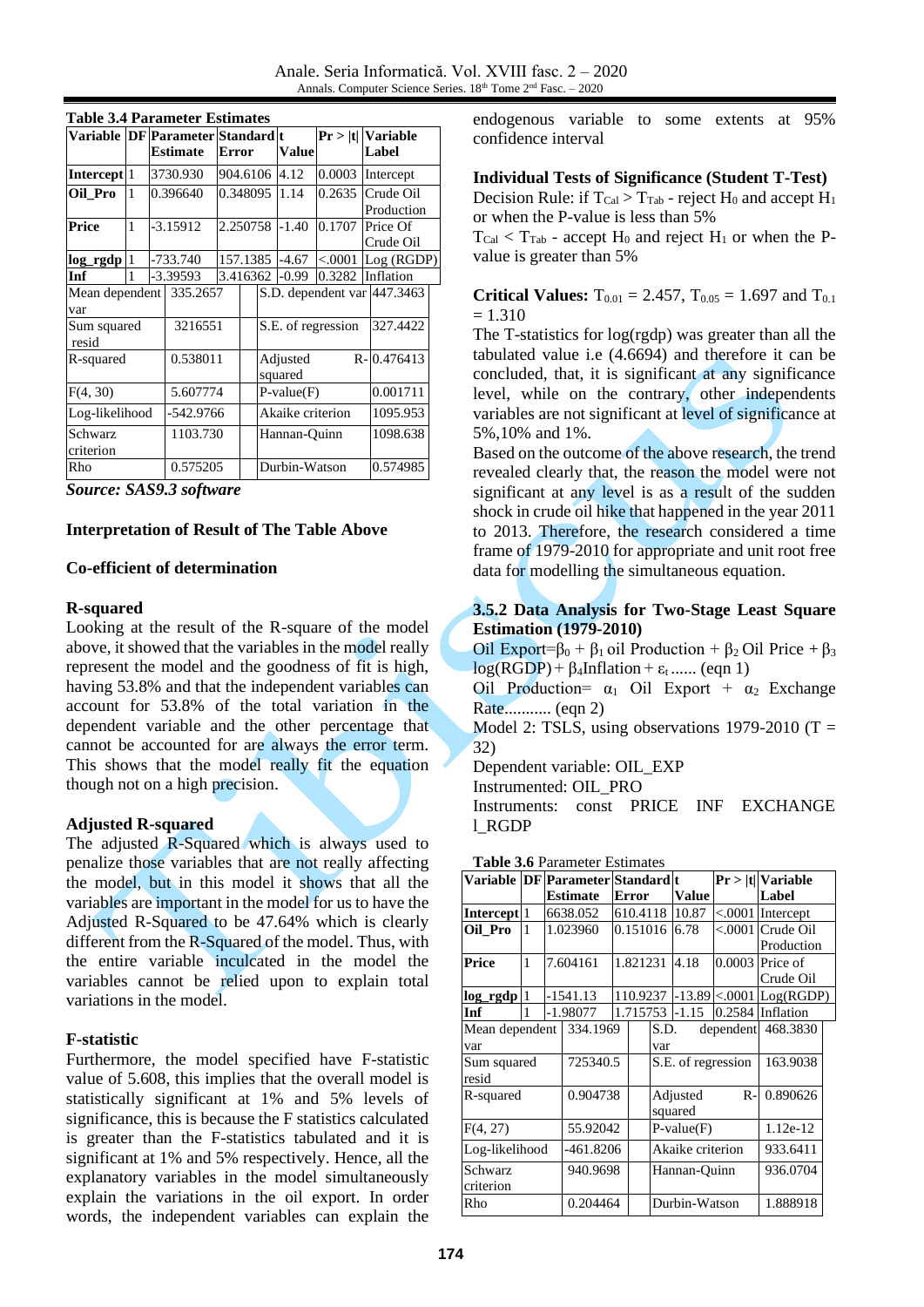Hausman test -

Null hypothesis: OLS estimates are consistent Asymptotic test statistic: Chi-square $(1) = 14.3487$ with p-value =  $0.000151882$ Weak instrument test - First-stage F-statistic  $(1, 27) = 20.8122$ *Source: SAS9.3 software*

# **Interpretation of Result of The Table Above**

# **Hausman's Test**

The chi-square test statistic of Hausmann test indicate that ordinary least square (OLS) are consistent and the entire instrument are valid. With pvalue=0.000151882.

### **Co-efficient of determination**

### **R-squared**

Looking at the result of the R-square of the model above, it was clearly shown that the variables in the model really represent the model and that the goodness of fit is high as 90.47% and that the independent variables can account for 90.47% of the total variation in the dependent variable. This shows that the model really fit the equation with a high precision.

### **Adjusted R-squared**

The adjusted R-Squared which is always used to penalize those variables that are not really affecting the model, but in this model it shows that all the variables are important in the model for us to have the Adjusted R-Squared to be 89.06% which is not really different from the R-Squared of the model so with all the variable inculcated in the model the variables are still very able to explain 89.06% of the total variations in the model. It is good fit so the model can be relied upon.

### **F-statistic**

Furthermore, the model specified have F-statistic value of 55.92, this implies that the overall model is statistically significant at 1% and 5% levels of significance, this is because the F statistics calculated is greater than the F-statistics tabulated and it is significant at 1% and 5% respectively. Hence, all the explanatory variables in the model simultaneously explain the variations in the oil export. In order words, the independent variables can explain the endogenous variable very well at 95% confidence interval

# **Individual Tests of Significance (Student T-Test)**

Decision Rule: if  $T_{Cal} > T_{Tab}$  - reject  $H_0$  and accept  $H_1$ or when the P-value is less than 5%

 $T_{Cal} < T_{Tab}$  - accept  $H_0$  and reject  $H_1$  or when the Pvalue is greater than 5%

**Critical Values:**  $T_{0.01} = 2.457$ ,  $T_{0.05} = 1.697$  and  $T_{0.1}$  $= 1.310$ 

The T-statistics for oil production was greater than all the tabulated value i.e (6.7805) and therefore it can be concluded that it is significant at any significance level, also, the t-statistics of oil price remained significant at all level of significance as it's tcalculated is 4.1753 which is greater that all the critical values, as the impact of log(rgdp) was also significant because it's calculated value was greater than the tabulated value as it's 13.8939. Only inflation was not significant in the model because it's t-statistics was less than the tabulated value at all level of significance.

# **Durbin Watson statistics**

The value is 1.89 which implies that there is no form of any autocorrelation in the model specified. These shows that the error correction model is free from the problem of serial correlation due to its value of 1.89. It is still within the range of 1.6 to 2.4. As a result of this, our model estimated can be confidently relied upon for making inferences.

In a bid to carry out the necessary empirical analysis, the following hypothesis were formulated and tested.

### **3.6 Discussion of Result**

This section captions the third and the last objective of this research work by establishing the relationship between RGDP, inflation, exchange rate, oil prices, oil export and oil production.

The co-efficient of oil production signifies that there is a positive significant relationship between the crude oil that was produced and exported. As 1.0239 increases in crude oil production will lead to 1 unit increase in crude oil export, remembering that there is an intra relationship in them. They both affect each other simultaneously. Crude oil price is another significant variable that contribute positively to oil export this implies that a 7.60416 unit increase in crude oil price will lead to1 unit increase in 1 unit volume increase of crude oil exportation and it is significant at all level of significance, On a contrary, despite the significant impact of real gdp of oil export, there exists a negative relationship between the real gdp and oil export, as the model fitted shows that 669.306 unit decrease in the real gdp led to 1 unit increase in the oil exportation. Finally, the impact of inflation on the crude oil exportation was not significant, as much as the relationship between the two variables are negative, as 1.98 unit decrease in the inflation rate will lead to 1 unit increase in the crude oil exportation.